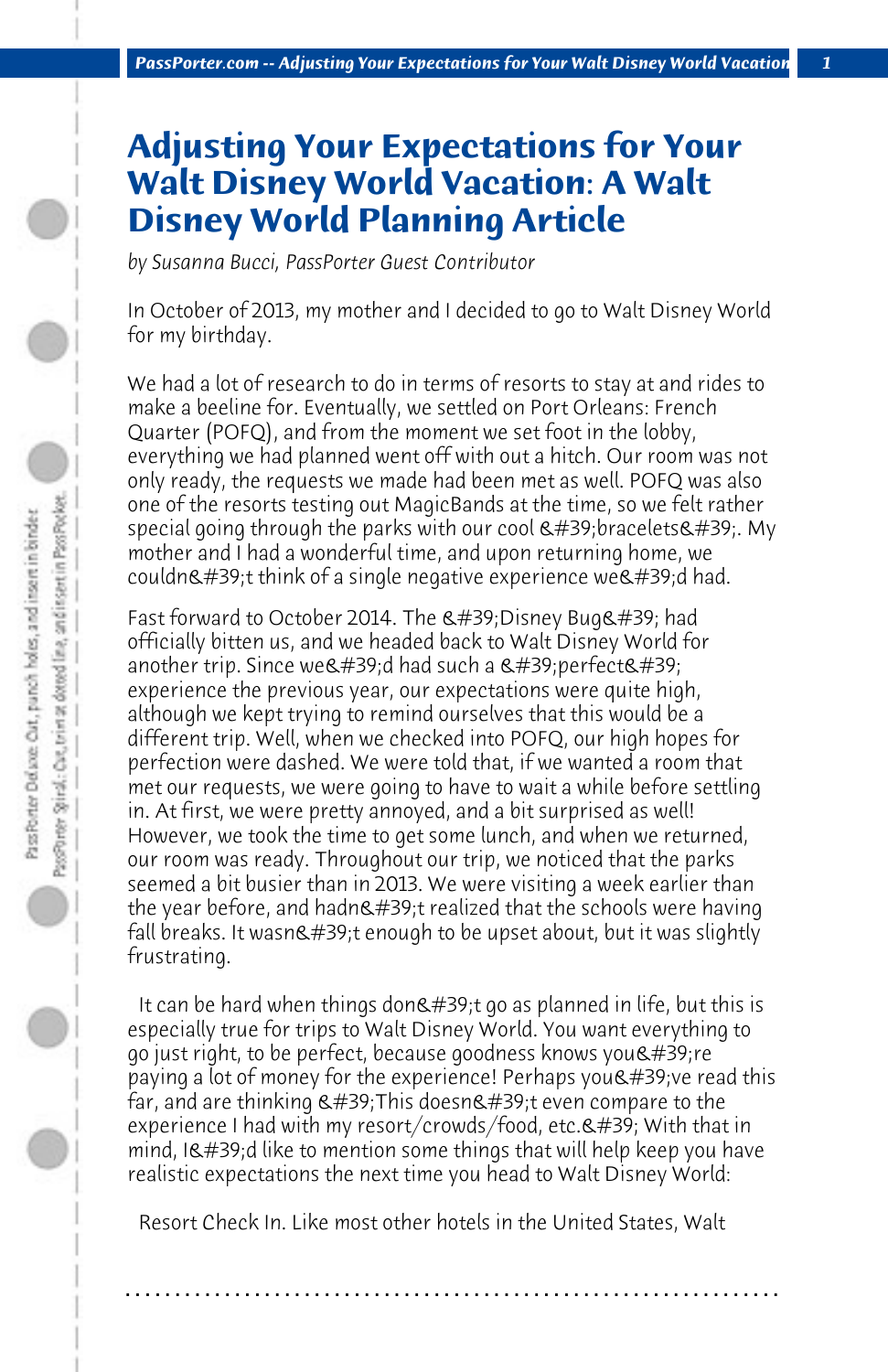Disney World resorts have guests checking out by 11am, and checking in starting at 3pm. This means that your room doesn't HAVE to be ready until 3pm. If you get to your resort before this time, and your room IS ready, that  $\&\#39$ ; a pleasant surprise. However, it should not be expected each time you visit. If you do have to wait, store your luggage at the resort, and take some time to grab a bite to eat, go for a swim, or head right to the parks!

Crowds. Common knowledge in the Disney community is that when school is out, the crowds are in. Spring breaks, summer time, and Christmas/New Years are the busiest times to visit Walt Disney World. However, as my mom and I found out last year, the parks can busier than expected during  $\&\#39$ ; low crowd $\&\#39$ ; times due to local school breaks and special events in the parks. Do some checking around online to see what will be going on in the parks during your stay. Additionally, try to find out what school breaks/athletic competitions are happening as well. This will help you adjust your expectations for crowd levels and general noise at your resort.

 Reservations. When it comes to planning a trip, there are usually two dates that you must be aware of: the 180 day mark for dining reservations, and the 60 day mark for FastPass reservations (30 day mark if you are staying off site). It could be that on your first trip, you were able to get everything you wanted in terms of dining and FastPasses. However, the trip you are planning now isn $\&\#39$ ;t going quite as  $\&\#39$ ; perfectly $&\#39$ ; as last time. The restaurant you loved doesn't have any openings for the times you want, and that FastPass you scored is now unavailable. Disappointing as this may be, use the opportunity to try something new! Couldn $\&\#39$ ;t get a reservation at Be Our Guest restaurant? Give Crystal Palace or Cinderella's Royal Table a try. Weren't able to get that coveted FastPass to meet Anna and Elsa? Use the extra slot for a ride you had to previously skip.

Maybe you had a perfect first trip like me, or perhaps it didn $\&\#39$ ;t go so well at all. Whatever the case, return trips to Walt Disney World can be different from that first experience, and that's okay! On our 2013 trip, my mother and I knew that the Food and Wine Festival was going on in Epcot, but we had no interest in taking part. In 2014, we felt the same way, until someone raved about a dish served at the kiosk in France. There were a few rides that we skipped (and tried) in 2013, feeling that they weren $\&$ #39;t worth our time or that they were must-do's. Now, we skip Test Track and head straight for Mission Space instead.

 I hope you find this article helpful, and use the information to be as

**. . . . . . . . . . . . . . . . . . . . . . . . . . . . . . . . . . . . . . . . . . . . . . . . . . . . . . . . . . . . . . . . . .**